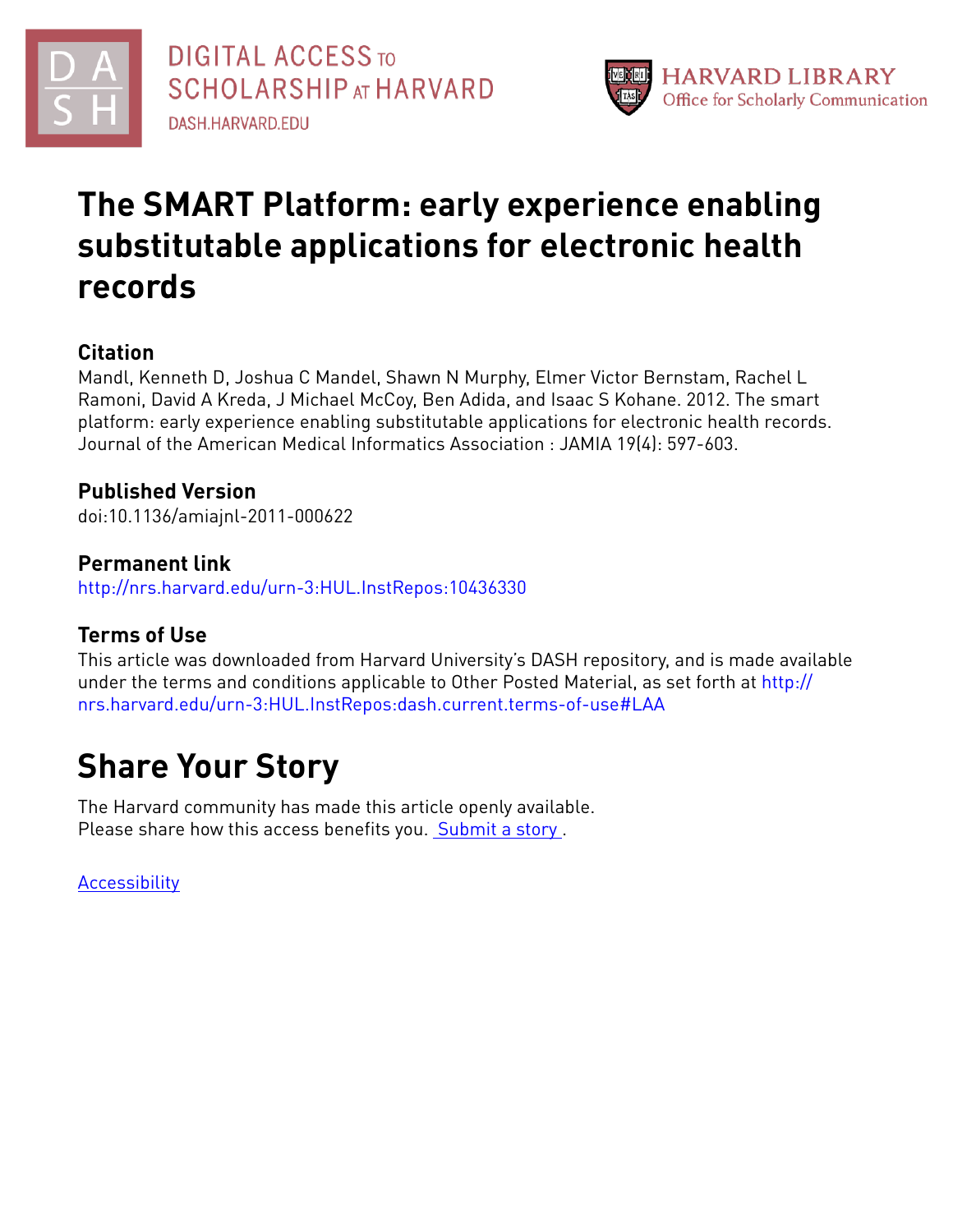# The SMART Platform: early experience enabling substitutable applications for electronic health records

Kenneth D Mandl,<sup>1,2</sup> Joshua C Mandel,<sup>1,3</sup> Shawn N Murphy,<sup>4,5</sup> Elmer Victor Bernstam,<sup>6</sup> Rachel L Ramoni,<sup>1,2</sup> David A Kreda,<sup>7</sup> J Michael McCoy,<sup>8</sup> Ben Adida  $9$  Isaac S Kohane<sup>1,2</sup>

#### ABSTRACT

**Objective** The Substitutable Medical Applications, Reusable Technologies (SMART) Platforms project seeks to develop a health information technology platform with substitutable applications (apps) constructed around core services. The authors believe this is a promising approach to driving down healthcare costs, supporting standards evolution, accommodating differences in care workflow, fostering competition in the market, and accelerating innovation.

Materials and methods The Office of the National Coordinator for Health Information Technology, through the Strategic Health IT Advanced Research Projects (SHARP) Program, funds the project. The SMART team has focused on enabling the property of substitutability through an app programming interface leveraging web standards, presenting predictable data payloads, and abstracting away many details of enterprise health information technology systems. Containers-health information technology systems, such as electronic health records (EHR), personally controlled health records, and health information exchanges that use the SMART app programming interface or a portion of it-marshal data sources and present data simply, reliably, and consistently to apps.

**Results** The SMART team has completed the first phase of the project (a) defining an app programming interface, (b) developing containers, and (c) producing a set of charter apps that showcase the system capabilities. A focal point of this phase was the SMART Apps Challenge, publicized by the White House, using http:// www.challenge.gov website, and generating 15 app submissions with diverse functionality.

**Conclusion** Key strategic decisions must be made about the most effective market for further disseminating SMART: existing market-leading EHR vendors, new entrants into the EHR market, or other stakeholders such as health information exchanges.

#### BACKGROUND AND SIGNIFICANCE

The structure, function, and cost of the US healthcare system are under ever-increasing scrutiny. But for the system to adapt to the impact of an aging population, growing expenditures, and a diminishing primary care workforce, innovation in medical practice will have to be supported by information technology (IT) that enables rather than hinders experimentation and innovation. The proprietary electronic health record (EHR) offerings currently on the market tend to be architected monolithically, making modification difficult for hospitals and physician practices. In 2009, we proposed that EHRs instead should be designed as platforms supporting a selection of 'substitutable' modular third party applications (apps).<sup>1</sup>

We drew an analogy with mobile phone platforms such as iPhone and Android, which lower the barrier to app development by providing a software platform with a published interface to a set of core services such as camera, address book, geo-location, and cell and wireless networks. The platform functionally separates the core system from the apps, and the apps are substitutable. Thus, for example, a consumer can download a calendar reminder system, reject it, and replace it with another one. Through substitutable apps, the iPhone and Android platforms now support myriad capabilities that the original platform designers never imagined.

A platform with substitutable apps constructed around core services is a promising approach to driving down healthcare technology costs, supporting standards evolution, accommodating differences in care workflow, fostering competition in the market, and accelerating innovation. With the cost of switching kept low, the platform enables a physician using an EHR, a Chief Information Officer running a hospital IT infrastructure, or a patient using a personally controlled health record (PCHR) to readily discard an underperforming app and install a better one. Competition on quality, cost, and usability is enabled, and the pace of innovation increases. This model stands in stark contrast with the largely monolithic and slow-to-evolve health information systems that have been designed and implemented to date, where one size has to fit most providers, customization is arduous and expensive, and only the few established EHR vendor developers can innovate.

The principle of substitutability is the central focus of the Substitutable Medical Applications, Reusable Technologies (SMART) Platforms project. By defining an app programming interface (API) that consistently presents well-specified data, we seek to (a) enable purchasers, users, and administrators of platform-based systems to be able to install and subsequently substitute apps from different vendors without software programming and (b) create a broad market for app developers

Boston, Massachusetts, USA <sup>2</sup>Center for Biomedical Informatics, Harvard Medical School, Boston, Massachusetts, **IISA** <sup>3</sup>Department of Pediatrics, Harvard Medical School, Boston, Massachusetts, USA 4 Partners HealthCare Systems, Information Systems, Charlestown, Massachusetts, USA <sup>5</sup> Laboratory of Computer Science, Massachusetts General Hospital, Boston, Massachusetts, USA <sup>6</sup>School of Biomedical Informatics, Department of Internal Medicine, The University of Texas Health Science Center, Houston, Texas, **IISA** <sup>7</sup> SMART Platforms Project, Center for Biomedical Informatics, Harvard Medical School, Boston, Massachusetts, **IISA** <sup>8</sup>Department of Preventive Medicine, Keck School of Medicine, University of Southern California, Los Angeles, California, USA 9 Mozilla, Mountain View,

<sup>1</sup> Children's Hospital Informatics Program at Harvard-MIT Health Sciences and Technology,

#### Correspondence to

California, USA

Dr Kenneth D Mandl, Children's Hospital Boston, 300 Longwood Avenue, Boston, MA 02115, USA;

kenneth\_mandl@harvard.edu

KDM and JCM contributed equally to this work.

Received 3 October 2011 Accepted 12 February 2012 Published Online First 17 March 2012



This paper is freely available online under the BMJ Journals unlocked scheme, see http:// jamia.bmj.com/site/about/ unlocked.xhtml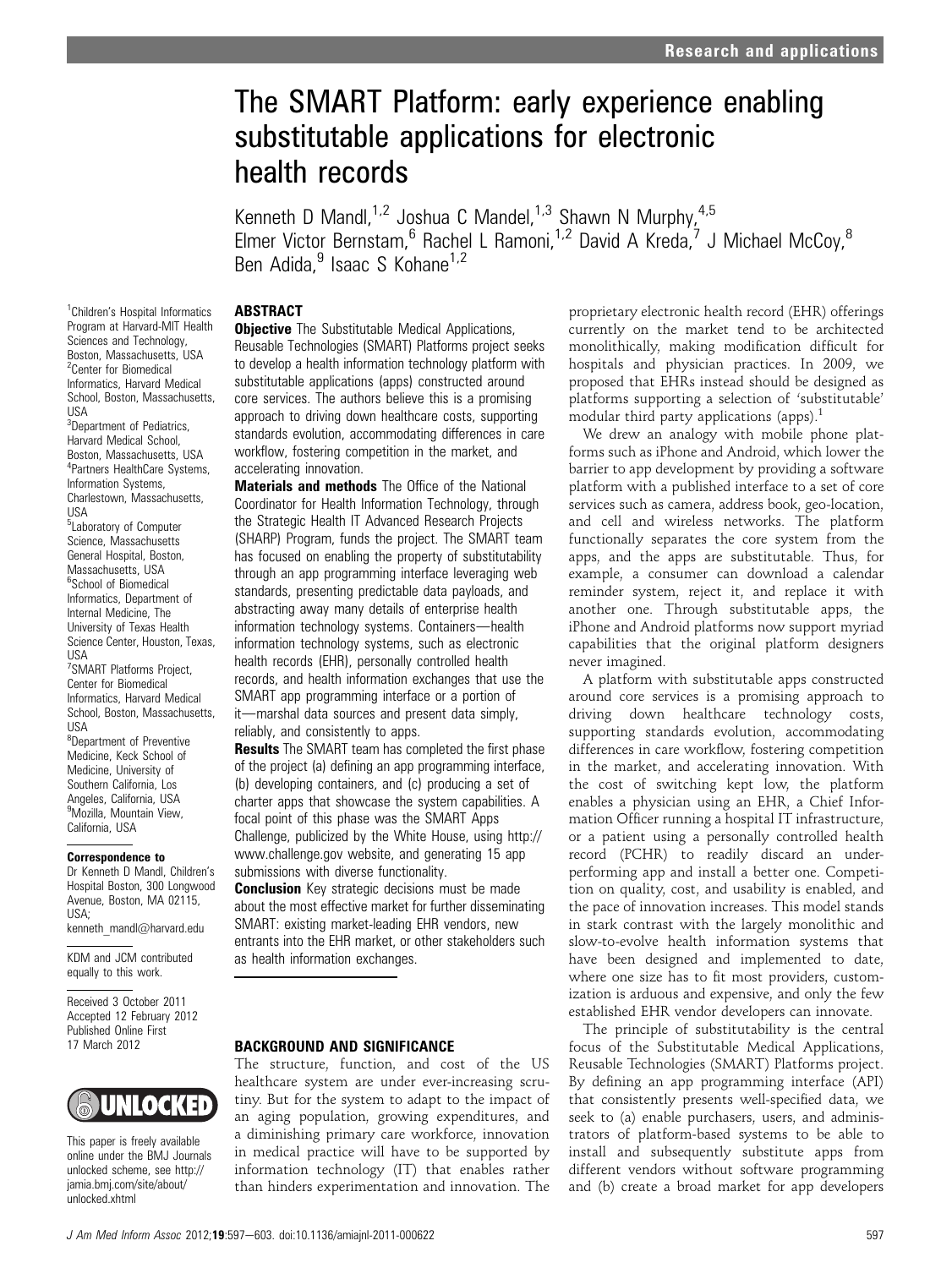across multiple systems, including EHRs, PCHRs, and health information exchanges. The SMART Platforms project is funded by the Office of the National Coordinator for Health Information Technology as a part of the Strategic Health IT Advanced Research Projects (SHARP) Program.<sup>2</sup> Here we report on challenges and successes faced during the first year of the project, and describe the architecture of the system.

### MATERIALS AND METHODS

We present a fictional scenario to convey the need for SMART Platforms.

A company-Medtastic-has designed an elegant medicationsmanagement app which needs access to a current medications list from the EHR. While the user-interface design is considered exemplary, and it market tests extraordinarily well with end users, the company finds that the necessity of having a long and involved sales cycle at each possible install location is draining their venture capital funds. They had hoped to exercise the 80:20 rule and focus on integration with the top five vendors, but: (1) only two of those are willing to entertain the proposition; (2) the technical teams of those vendors are not enthusiastic about prioritizing the work; (3) the Medtastic technical team has found that there is such variation across different instances of each brand of EHR-because of versioning and extensive local customization-that installation of their app will not be turnkey in any way.

The first year of the SMART Platforms project has focused on defining an API that would enable a company like Medtastic to succeed by providing apps with a common interface for working with health data. The interface must be a simplified and semantically precise abstraction of a medical record with wellstructured, normalized data elements that app developers can understand. The approach is to harness standards and technol-

Figure 1 'Got Statins?' is a complete SMART application (app) in 50 lines of HTML and JavaScript. The app includes an external SMART JavaScript library, then makes a call to obtain all medications for the in-context patient record. A list of drug names is created, and a loop checks each drug name against a list of known statin drugs. 'Got Statins?' is designed merely to illustrate the SMART API. A more robust approach would incorporate drug class data from a reference source such as NDF-RT.3

ogies behind successful web APIs and to employ open standards and specifications wherever possible.

SMART provides specifications allowing apps to run against existing health IT systems. Our intent is to specify, in detail, everything app developers need in order to create apps rapidly and independently of the SMART team. The scope of the specification encompasses user-interface integration, authentication, authorization, API access, and data payloads.

#### **Definitions**

We define 'SMART containers' as health IT systems, such as EHRs, PCHRs, and health information exchanges, that have implemented the SMART API or a portion of it. Containers marshal 'data sources' and present them consistently across the SMART API. 'SMART applications' consume the API and are substitutable.

#### Developer focus

The SMART architecture aims to reduce barriers that app developers face in building apps on health IT systems. By leveraging web standards, presenting predictable data payloads, and abstracting away many details of enterprise health IT systems, SMARTallows app developers to focus on core tasks. In figure 1, a sample app called 'Got Statins?' illustrates the point. 'Got Statins?' is a complete 'hello world'-style SMART app that obtains a patient's medication list, iterates through each entry, and makes a simple determination. The entire app fits in 50 lines of HTML and JavaScript.

#### **Containers**

Any SMART container must present normalized clinical data to SMART apps in a reliable and consistent fashion, abstracting away details of the underlying health IT infrastructure. Thus, the same app could run inside our public reference container, an EHR, a PCHR, or a health information exchange.

To enable such substitutability, the SMART architecture imposes a substantial burden of normalization on any container, allowing apps to know upfront what data to expect and what each data element means. An important implication is that

```
<! DOCTYPE html>
<html>
<head><title>Got Statins?</title></head>
<body>
<hl>Got Statins?</hl>
<a id="TheAnswer">...</a>
<script src="http://sample-apps.smartplatforms.org/framework/smart/scripts/smart-api-page.js"></script>
<script>
    SMART.MEDS get all (function (meds) {
        var med_list = meds.where("?m rdf:type sp:Medication")
                            .where("?m sp:drugName ?n")
                            .where("?n dcterms:title ?drugname");
        var answer = false;for (var i = 0; i < \text{med\_list.length}; i++) (
            if (is a statin (med list[i].drugname.value)) {
                answer = true;document.getElementById("TheAnswer").innerHTML =answer ? "Yes." : "No.";
    );
    var is_a_statin = function(drug) {
        if (drug.match(/statin$/i)) return true;
        if (drug.match(/Advicor/i)) return true;
        // ... additional drug names cut for clarity
        if (drug.match(/Zocor/i)) return true;
        return false;
    \overline{\phantom{a}}</script>
</body>
</html>
```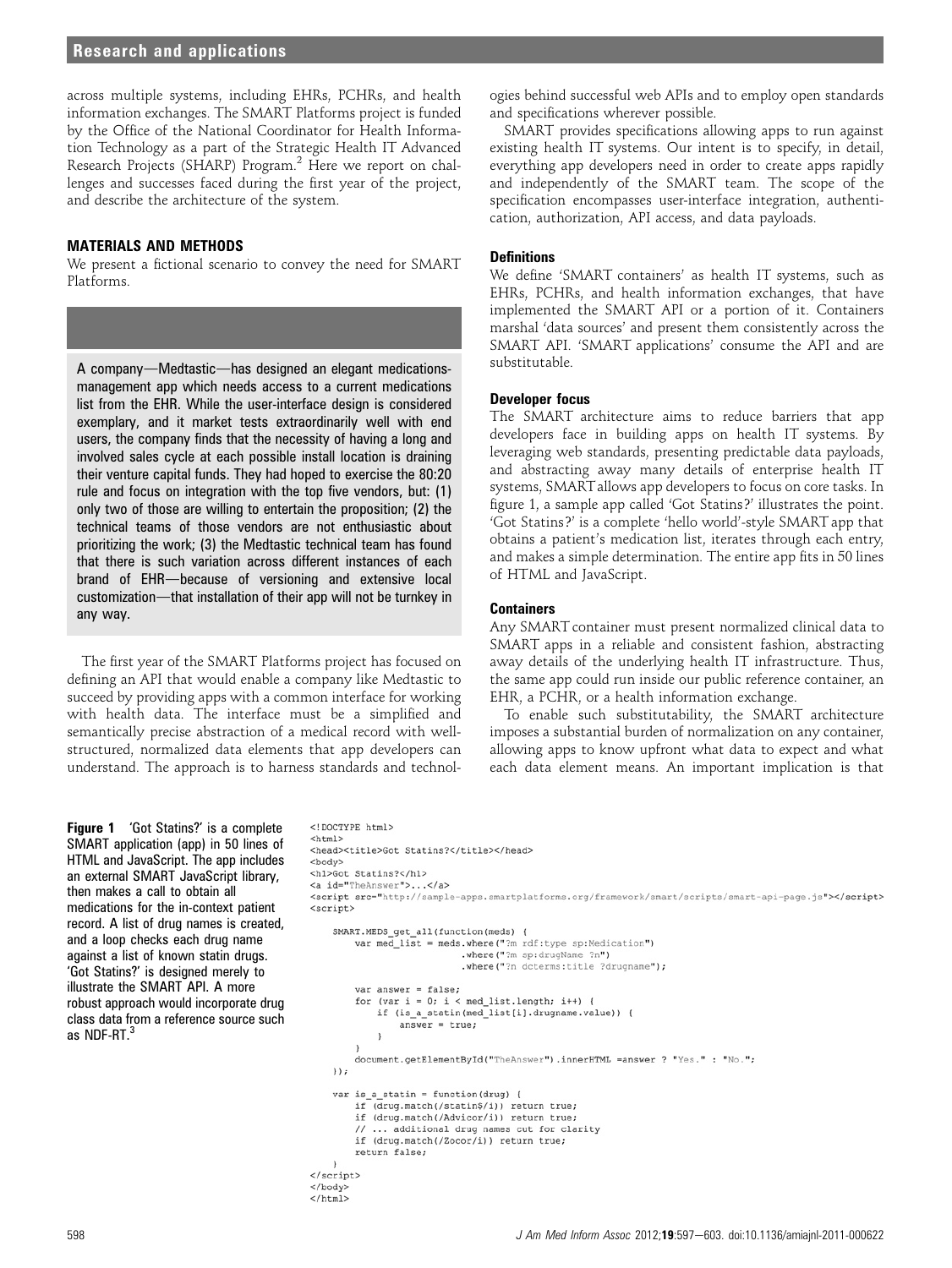```
Figure 2 Example of a SMART data
                                       <?xml version="1.0" encoding="utf-8"?>
payload.
                                       crdf:RDFxmlns:rdf="http://www.w3.org/1999/02/22-rdf-syntax-ns#"
                                            xmlns:sp="http://smartplatforms.org/terms#">
                                            <sp:Problem>
                                                <sp:onset>2007-06-12</sp:onset>
                                                <sp:problemName>
                                                    <sp:CodedValue>
                                                        <sp:code rdf:resource="http://www.ihtsdo.org/snomed-ct/concepts/37796009"/>
                                                        <dcterms:title>Migraine (disorder)</dcterms:title>
                                                    </sp:CodedValue>
                                                </sp:problemName>
                                            </sp:Problem>
                                        \langle/rdf:RDF>
```
some containers may need to reshape underlying data to support the SMART API.

The container's job is best understood through an example. Health IT systems take a variety of approaches to representing medical problems or diagnoses. Some represent a problem as an entity with a start date and a resolution date, persisting over time; other systems represent problems as a series of observations over time. To allow substitutability, SMART takes the stance that a problem has an onset date, resolution date, and a SNOMED CT disorder code. The container must reshape existing data, and the details of transformation will vary caseby-case, but we expect that, in many instances, simple transformations can be computed on-the-fly. For example, an EHR may maintain a discrete list of dates and ICD9 codes indicating that a patient experienced migraine headaches. To format the appropriate SMART problem list, the EHR would need to bundle up related ICD9 diagnoses into a SMART problem element with an appropriate onset date, resolution date (which may be null for ongoing problems), and a SNOMED CT disorder code for migraine. Figure 2 provides an example.

We emphasize that reshaping data in such ways may not always be a straightforward or even well-defined task. Some systems may be unable to implement the complete SMART API-for example, if underlying data models are too divergent from the SMART specifications. Such limitations arise because substitutability is a high bar.

#### Data models, coding, and normalization

In practical terms, substitutability is a high bar because it imposes a need for 'semantic interoperability' between apps and containers. To achieve this interoperability, SMART defines a highly normalized abstraction of a medical record that is designed to be intuitive and easy to learn. Key features include: (a) developers work directly with concrete types such as allergy, medication, or problem, not abstract types such as entity, actor, or role; (b) the SMART specification is 'opinionated,' making upfront choices about how data are represented so that developers know what to expect-for instance, every problem in a SMART record is associated with a SNOMED  $CT<sup>4</sup>$  disorder code; (c) SMART defines a limited set of broadly applicable data types, rather than permitting a proliferation of interface-specific definitions.

We take this approach because poorly normalized data require developers and apps to expend tremendous effort just 'making sense' of the payloads they receive. For example, consider an app that obtains a list of medications from a container to assess for polypharmacy. If some of the medications are coded with National Drug Codes (NDC), $5$  others with RxNorm<sup>6</sup> codes, and still others with codes from a local dictionary, the app must first go through the considerable effort of remapping these codes into some common vocabulary, reducing the integrity of the medication list while creating additional work for an app developer.

Concretely, SMART represents a medical record as a series of statements or 'triples' according to the Resource Description Framework.7 Multiple statements together form a 'graph' of patient data. The meaning of each element in this graph is precisely defined by the SMART ontology in OWL2 DL,<sup>8</sup> a web standard for representing knowledge based on formal description logics. Thus, each SMART medical record has an explicit, formally defined meaning-but app developers performing simple operations with SMART medical records do not need any deep understanding of OWL2.

Importantly, SMART data models are still a work in progress, and they are limited in scope: the intention is not to provide a detailed model for every possible aspect of a patient's medical history. Rather, at this stage, SMART attempts to provide highly consistent views for the most common data elements. The SMART data models are freely available.<sup>9</sup>

#### App programming interface

The current version of the SMART API provides a read-only view of the patient record. An app can access the API through two distinct routes: SMART Connect and SMART REST. SMART Connect is the browser-based JavaScript interface illustrated in the 'Got Statins?' app (figure 1), designed to offer a lightweight approach for developers building apps with rich client-side functionality. SMART REST provides a representation state transfer interface to the medical record, allowing an app's backend component to communicate directly with a container.

Regardless of whether data are accessed through SMART Connect or SMART REST, the set of API calls and payload formats are the same. Each patient, and each clinical statement about that patient, is represented as a resource with a URI. The structure of these URIs is specified with respect to a container's 'base URI.' For example, a public SMART sandbox container is hosted with the base URI: http://sandbox-api.smartplatforms. org/. (The user interface associated with this public sandbox is presented at http://sandbox.smartplatforms.org.) An individual patient in the sandbox might be identified by: <http://sandboxapi.smartplatforms.org/records/123>. A single medication on that patient's medication list is represented as: <http://sandboxapi.smartplatforms.org/records/123/medications/456>.

#### Authentication and authorization

Installing a SMART app on a container is a statement of trust in the app about its functions and handling of privacy and security of data. In this respect, installing a SMART app is no different than installing any other clinical IT system. The SMART architecture is flexible, allowing apps to be hosted within an institutional intranet, or remotely 'in the cloud'. Existing health IT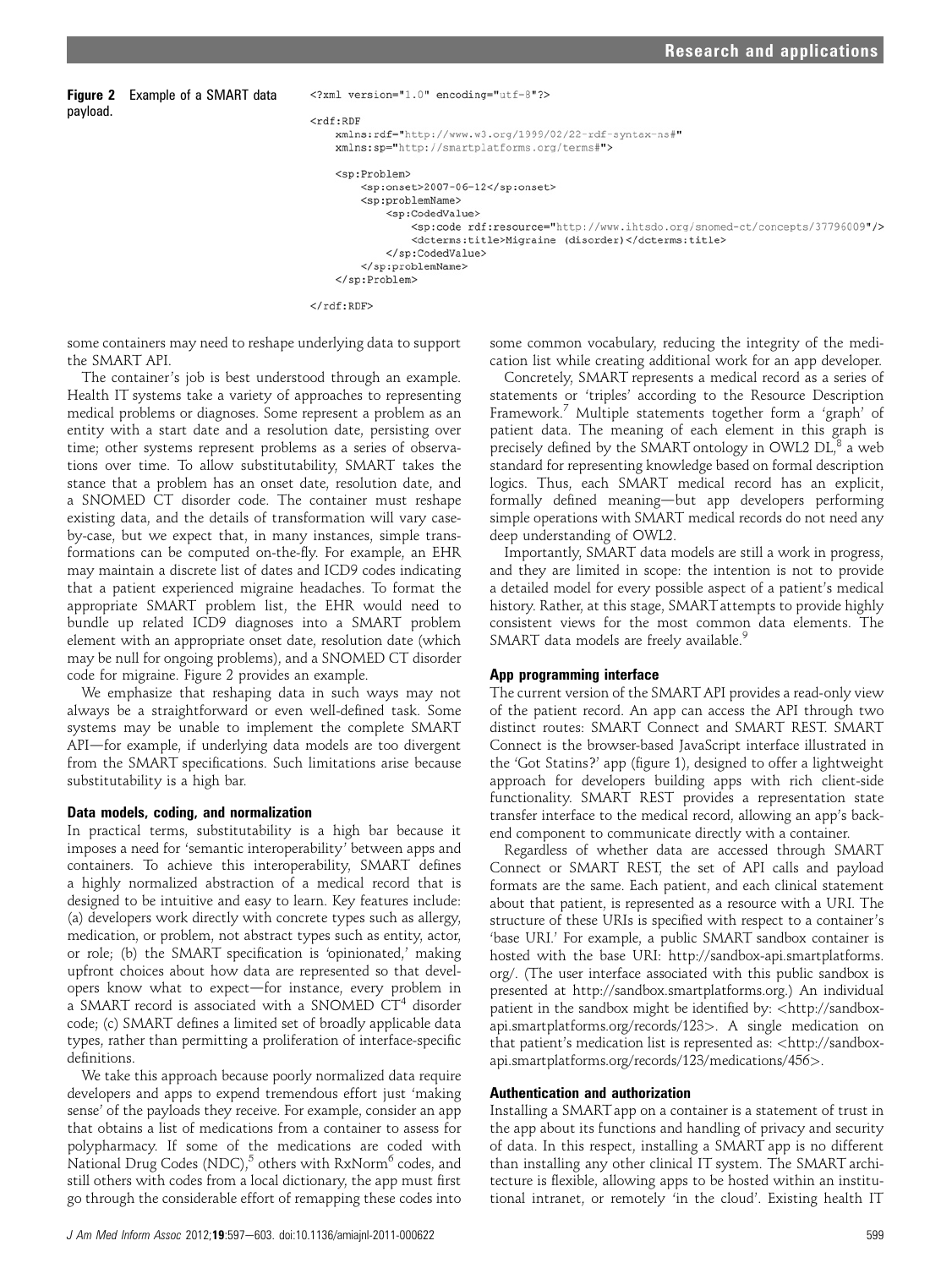systems have heterogeneous methods of authentication and authorization. To allow a single app to run against heterogeneous systems, the SMART specification standardizes the authentication of API access but allows an underlying container to apply its own authorization mechanisms. This means that, when an app makes an API call, the container can be certain that the call has not been forged. But the container retains full power to determine whether the app is, in fact, authorized to retrieve the data it has requested. Two authentication schemes are employed, one for SMART Connect and one for SMART REST calls.

Since SMART Connect calls happen in-browser, they are by definition made in the context of an established user session. In this case, no additional authentication is explicitly required by the SMART specification. SMART REST calls, on the other hand, are made server-to-server and are signed using a token and shared secret via the OAuth 1.0a protocol—an open protocol for secure API authentication.<sup>10</sup> The scope of access tokens is kept narrow so that, for instance, an app requires a separate access token for each patient record it wishes to query. Figure 3 illustrates the SMART API functionality.

#### User-interface apps

SMART user-interface apps are user-facing, browser-based apps written as HTML5 web apps, which are platform-independent and run in all modern web browsers on desktops or mobile devices. They integrate into an existing health IT system via the HTML inline-frame element. If an existing health IT system is web-based, SMART apps may be integrated by adding an IFRAME to an existing web interface. If an existing health IT system runs a 'thick client,' inclusion of a SMART app may require augmenting the client with a 'web view' widget or launching a separate browser instance.

#### Background apps

Background apps employ the same API calls as user-interface apps but perform data processing and analysis without the need for user



**Figure 3** At the center, a web browser window presents two principal components: (1) a white border region belongs to the SMART container, displaying a list of available applications (apps) as well as patient context; (2) a larger gray block belongs to a single 'Cardiac Risk' app. As illustrated, the 'Cardiac Risk' app can request data from the container directly inside the browser via SMART Connect; an app with a back-end component may request data with a server-to-server call via SMART REST. In either case, the SMART-enabled electronic medical record or personally controlled health record responds with the same SMART RDF data payload.

interaction. Since these background apps do not run in the context of a web-browsing session, they must access patient data via SMART REST, not SMART Connect. In addition, SMART provides a preliminary interface for background apps to loop through the patients in a container one-by-one, fetching and processing data for each. Hence, background apps can be used for batchprocessing tasks such as executing clinical rules or computing quality measures. Background apps might also be used to simulate population-level queries by serially evaluating one patient at a time, although this approach is unlikely to scale to large datasets.

## RESULTS

In addition to development of the API, the first-year efforts centered on SMART-enabling select containers and creation of a small set of charter apps to demonstrate functionality and inform system design.

#### Apps challenge

A focal point of the first year was the SMART Apps Challenge. Sponsored by the Office of the National Coordinator for Health Information Technology, we launched a developer-focused challenge on the Administration's Challenge.gov website.<sup>11</sup> The contest, offering a US\$5000 prize and judged by a blue ribbon panel,<sup>12</sup> was announced by the President's Chief Technology Officer, Aneesh Chopra, at the 2010mHealth Conference during his shared Keynote with Bill Gates,<sup>13</sup> and on his White House blog.<sup>14</sup>

The SMART team created a reference container deployed in a 'sandbox' environment for challenge entrants populated with a hybrid of anonymized and synthesized clinical data for 50 sample patients, published for open use and redistribution.<sup>9</sup> The challenge was to build a SMART app that provides value to patients, providers, or researchers, using patient-level data delivered through the SMART API.

There were 15 entries with functionality such as generating multi-lingual patient-facing medication instructions, or providing a public health dashboard that links EHRs with immunization registry and syndromic surveillance data. The winner was the Meducation app by Polyglot. Meducation pulls the patient's medication list across the API and joins it to simplified patient-friendly instructions for the individual medications in 12 languages. Polyglot is a small company whose business model would clearly be advanced by SMART API access to the wider IT infrastructure. The challenge achieved several objectives: (1) forcing an early (10 months into the project) release of the API and sandbox; (2) necessitating early development of charter apps (see below); (3) requiring extensive documentation and creation of website and promotional materials; (4) widely publicizing the platform; (5) for only a US\$5000 investment, generating 15 intriguing apps; (6) demonstrating a key property of SMART-the challenge apps were able to run, unmodified, across multiple platforms.

#### Building SMART containers

A three-step process converts an existing health IT system into a SMART container: exposing data through the SMART API, providing a place for apps within or alongside the existing health IT system's user interface, and implementing appropriate authentication. In addition to the SMART reference container, we are SMART-enabling three open source systems: the Indivo  $PCHR<sup>15–17</sup>$ ; the Informatics for Integrating Biology and the Bedside analytic platform— $i2b2^{18}$  <sup>19</sup>; and the Open Medical Record System (OpenMRS).20 21

Using published Cerner APIs, we are working to implement a portion of the SMART API on top of the Children's Hospital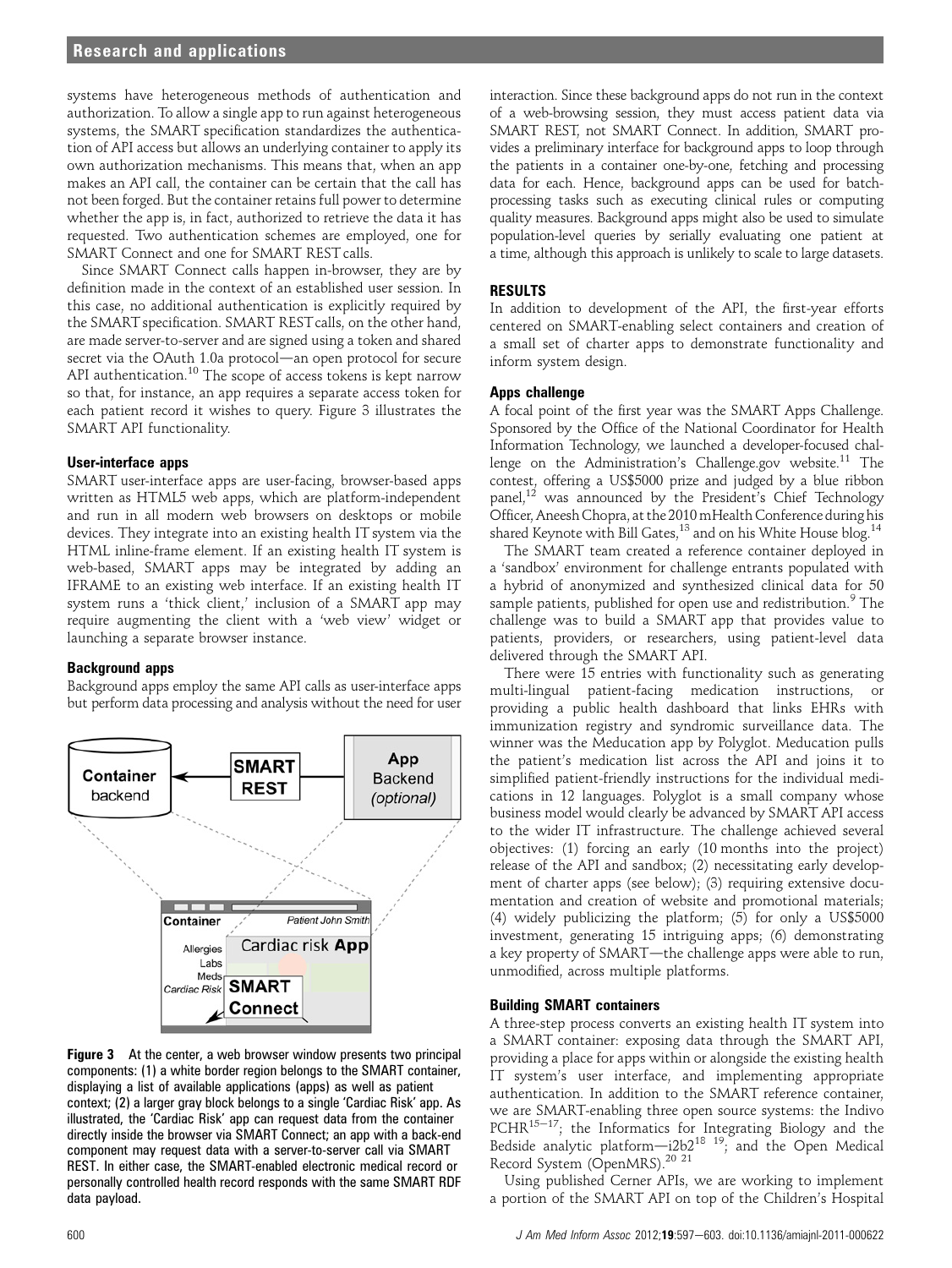Figure 4 The 'Cardiac Risk' app, based on David McCandless' design (released under a Creative Commons license) shown running unmodified in (A) the SMART reference container, (B) the Indivo PCHR, and (C) the i2b2 analytic platform.







Boston Cerner Millennium installation, with a goal of deploying the 'Pediatric Blood Pressure' app described below. Our initial approach involves loose coupling on the front-end, allowing clinicians to click a link within Cerner's PowerChart patient view to launch a SMARTapp in a new browser window. On the backend, we have built a thin translation layer that exposes a few key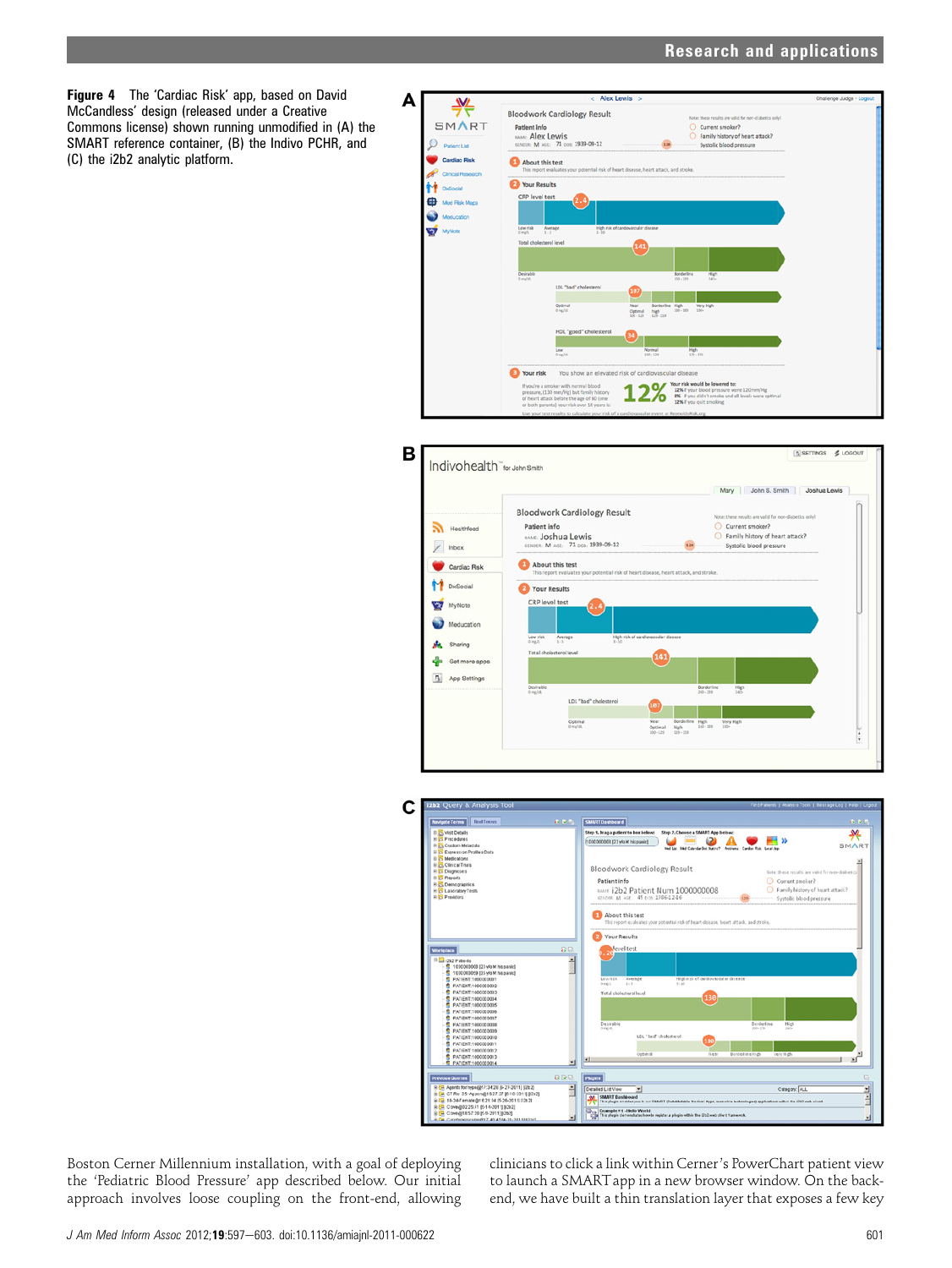Figure 5 The envisioned SMART ecosystem. Health IT systems, such as electronic health records (EHR), personal health records (PCHR), and health information exchanges (HIE), that use the SMART application (app) programming interface (API) or a portion of it marshal data sources and present data simply, reliably, and consistently to apps. Apps are made available, under a business model to be specified, in one or more app exchanges. Administrators of individual SMART container installations (eg, vendors, chief information officers, practice leaders) can choose which apps are made available to their end users. End users can create a 'dashboard' of apps that they use in their workflow.



data elements including patient demographics, encounters, and vital signs, by issuing queries against the Cerner published 'Millennium Objects' SOAP interface, and translating results to SMART RDF on-the-fly. Early experience indicates that on-the-fly translation is feasible, but pre-fetching and caching results may be required for acceptable performance on larger datasets. The source code for the translation layer, including hooks into the SMART Reference EHR, is available from https://github.com/chb/ smart\_grails\_proxy. In addition, Microsoft has produced a proofof-concept SMART-enabled version of their HealthVault PCHR.

#### Charter apps

We have created several charter apps, briefly described here.

The 'Cardiac Risk' app is based on a conceptualization by David McCandless of a consumer-friendly presentation of cardiac risk based on laboratory information about cholesterol, demographics, and risk factors. The image appeared in Wired magazine<sup>22</sup> and is posted on McCandless' website for use under the Creative Commons license.<sup>23</sup> The SMART team, programming against the SMART reference container, created a functional, interactive app faithful to McCandless' aspiration. Figure 4 shows the app running in the SMART reference container, on the Indivo PCHR and the i2b2 analytic platform.

The 'Adherence' app accepts medication fulfillment histories, displays gaps in medication possession, and predicts future nonadherence.<sup>24</sup> The 'Blood Pressure' app is the first SMART app designed for a defined population of real-world clinical users; developed according to clinician-derived specifications at the Children's Hospital Boston, it connects to a SMART-enabled Cerner EHR and monitors trends in blood pressure, flagging hypertension in pediatric patients by applying NIH guidelines that incorporate a child's age, gender, and height.

## Upcoming research areas and strategic decisions

## App distribution and access

While the full business model for distribution of SMART apps is still emerging, a few principles are clear. First, while the SMART

API will remain open source and available under the Apache 2.0 license, there is no such obligation for externally developed apps, which may be open or closed source code. Second, we are not committed to a single iTunes-like app store, but rather envision that there may be one or several app exchanges. Assessing quality of apps will be a multi-input process, no doubt involving local opinion leaders, professional organizations, and possibly certification bodies. Administrators of individual SMART container installations (eg, vendors, chief information officers, practice leaders) can choose which apps are made available to their end users (figure 5). End users can create a 'dashboard' of apps that they use in their workflow. Security concerns may inform deployment decisions at a given site. For example, a hospital may want to install all SMARTapps on locally hosted servers within the hospital intranet to help ensure the proper treatment of protected health information. By contrast, a PCHR may have much greater tolerance for running cloud-hosted apps, allowing individual patients to determine with which apps they wish to share data.

#### Write API

To date, the SMART API provides a read-only view of the patient record. We have constrained the API in this fashion in order to lower the barriers for existing health IT systems to adopt SMART and benefit from a growing community of apps. Allowing apps to write data back to a container considerably increases the complexity of implementation. We plan to add write capabilities gradually, as support for the read-only API grows.

#### **Standards**

With a goal of maintaining an open stack, we use web standards extensively (eg, HTML, JavaScript,<sup>25</sup> OAuth, RDF) and medical standards for coding systems (eg, RxNorm, LOINC,<sup>25</sup> SNOMED). The space of open clinical data models is underdeveloped. There is no widely implemented, developer-friendly open standard, for example, for what a medication, fulfillment,